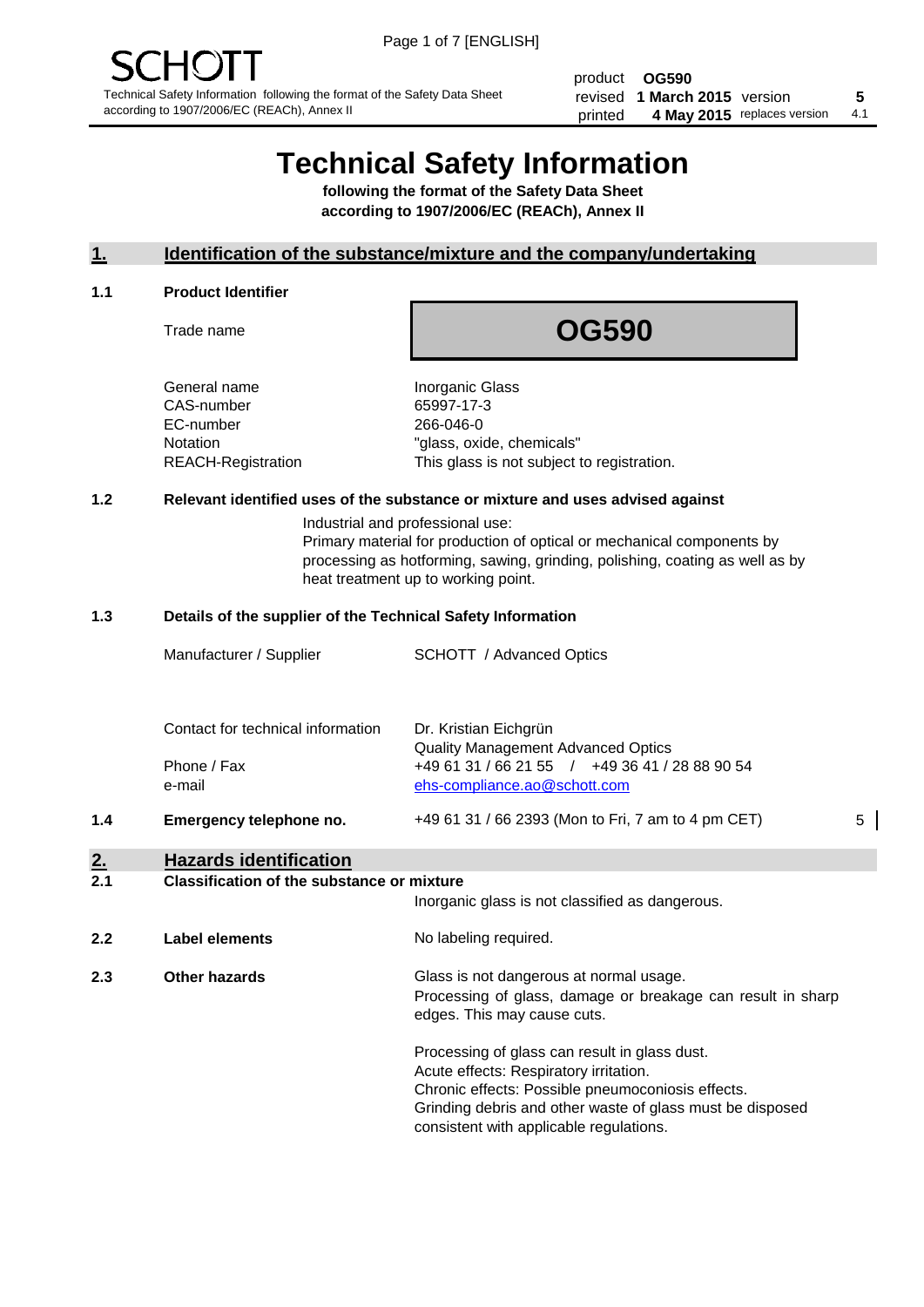### **3. Composition/information on ingredients**

#### **3.1 Substances**

As the substance glass is not included in the candidate list of substances of very high concern, currently there are no information duties according to article 33 of REACH. However for the production of glass we may use substances, which are on the candidate list and had been included in Annex XIV of the REACH regulation or could be included in future . These powdery substances are not present as such in the final glass; they are fully integrated into the glass matrix through the melting process. Thus they loose their original characteristics. The main components are listed as additional information in chapter 16. For more information please refer to ehs-compliance.ao@schott.com.

#### **3.2 Mixtures**

Glass is classified as substance acc. to regulation (EC) No 987/2008 (amending of Reach-Reg.).

#### **4. First aid measures**

#### **4.1 Description of first aid measures**

| <b>General information</b> | Glass is no hazardous substance. The following information<br>refer to glass dust and glass splinter which may result from<br>processing or breakage. |  |
|----------------------------|-------------------------------------------------------------------------------------------------------------------------------------------------------|--|
| <b>After inhalation</b>    | Supply fresh air; consult doctor in case of complaints                                                                                                |  |
| After skin contact         | Normally not dangerous.                                                                                                                               |  |
|                            | Consult doctor in case of complaints.                                                                                                                 |  |
| After eye contact          | Rinse under running water.                                                                                                                            |  |
|                            | Consult doctor in case of complaints.                                                                                                                 |  |
| <b>After swallowing</b>    | Consult doctor                                                                                                                                        |  |

#### **4.2 Most important symptoms and effects, both acute and delayed**

none known

**4.3 Indication of immediate medical attention and special treatment needed** 

|     |                                                                     | none                           |
|-----|---------------------------------------------------------------------|--------------------------------|
| 5.  | <b>Fire fighting measures</b>                                       |                                |
| 5.1 | <b>Extinguishing media</b>                                          | no requirements                |
| 5.2 | Special hazards arising from the substance or mixture               | none. Glass is noncombustible. |
| 5.3 | <b>Advice for firefighters</b>                                      | none                           |
| 6.  | <b>Accidental release measures</b>                                  |                                |
| 6.1 | Personal precautions, protective equipment and emergency procedures |                                |
|     |                                                                     | none                           |
| 6.2 | <b>Environmental Precautions</b>                                    | none                           |
| 6.3 | Methods and material for containment and cleaning up                | none                           |
| 6.4 | Reference to other sections                                         | none                           |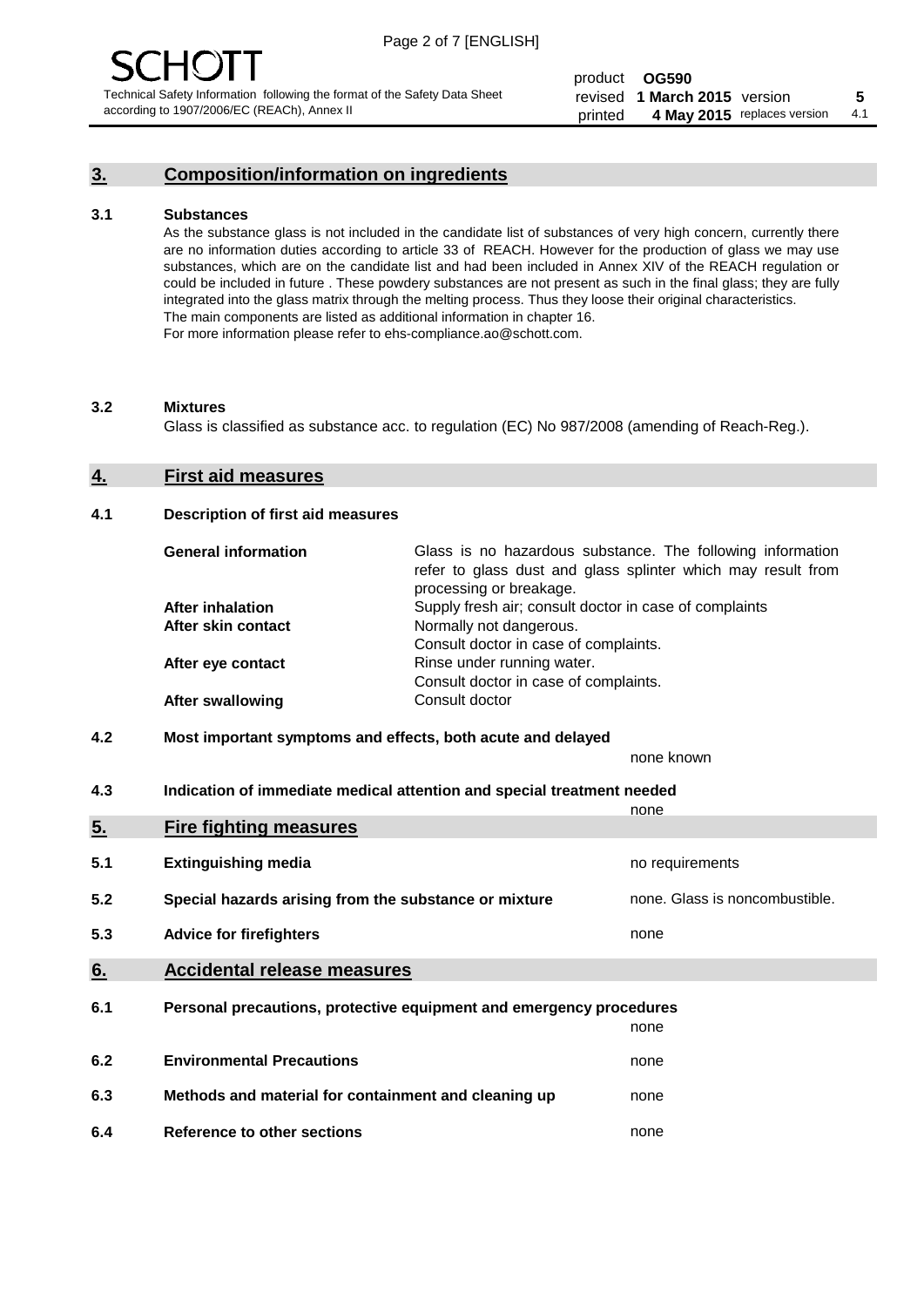

product **OG590** revised **5 1 March 2015** version printed 4 May 2015 replaces version 4.1

| <u>7.</u><br>7.1 | <b>Handling and storage</b>                                                                                                                                                                                                                                                                                                                                                                                                    |                                                                                                                                                                                                                                                                                                                                        |
|------------------|--------------------------------------------------------------------------------------------------------------------------------------------------------------------------------------------------------------------------------------------------------------------------------------------------------------------------------------------------------------------------------------------------------------------------------|----------------------------------------------------------------------------------------------------------------------------------------------------------------------------------------------------------------------------------------------------------------------------------------------------------------------------------------|
|                  | <b>Precautions for safe handling</b>                                                                                                                                                                                                                                                                                                                                                                                           | Avoid breakage because of injury risk by sharp edges.                                                                                                                                                                                                                                                                                  |
| 7.2              | Conditions for safe storage, including any incompatibilities                                                                                                                                                                                                                                                                                                                                                                   | Store in dry environment. Avoid excessive humidity.                                                                                                                                                                                                                                                                                    |
| 7.3              | Specific end use(s)                                                                                                                                                                                                                                                                                                                                                                                                            | see section 1.2                                                                                                                                                                                                                                                                                                                        |
| <u>8.</u>        | <b>Exposure controls / personal protection</b>                                                                                                                                                                                                                                                                                                                                                                                 |                                                                                                                                                                                                                                                                                                                                        |
| 8.1              | <b>Control parameters</b><br>Regulation<br>Value<br>0,3 mg / $m3$<br>peak limit<br>no information<br>teratogenic                                                                                                                                                                                                                                                                                                               | In case of dust formation, declaration for FUSED SILICA, CAS-No: 60676-86-0<br>TRGS 900 - GERMAN OCCUPATIONAL EXPOSURE LIMIT VALUES (01/2006)<br>(EXPOSURE LIMIT VALUE) with reference to the respirable fraction.<br>There is no reason to fear a risk of damage to the developing embryo<br>or foetus when limit value is adhered to |
| 8.2              | <b>Exposure controls</b><br>Technical measures and appropriate work processes have higher priority than personal<br>protective equipment. Provide adequate ventilation by local exhaust ventilation or ventilation<br>in general.<br>Adequate assessment tools for verification of effectivity of the protective measures includes<br>methods of measurements as described in "Technischen Regeln for Gefahrstoffe (TRGS) 402. |                                                                                                                                                                                                                                                                                                                                        |
|                  | <b>Respiratory Protection</b>                                                                                                                                                                                                                                                                                                                                                                                                  | Technical measure: wet grinding/processing, avoid dust<br>formation.<br>If glass dust or particulates are above the national exposure<br>limits use a national approved respirator for dust and fibers.                                                                                                                                |
|                  | <b>Hand Protection</b>                                                                                                                                                                                                                                                                                                                                                                                                         | Use protective gloves and safety wristbands for protection<br>against cut injuries.                                                                                                                                                                                                                                                    |
|                  | Eye Protection                                                                                                                                                                                                                                                                                                                                                                                                                 | Use industrial safety glasses that meet national standards.                                                                                                                                                                                                                                                                            |
|                  | <b>Personnel Protection</b>                                                                                                                                                                                                                                                                                                                                                                                                    | Use safety skirting for protection from sharp edges.<br>Wear safety shoes.                                                                                                                                                                                                                                                             |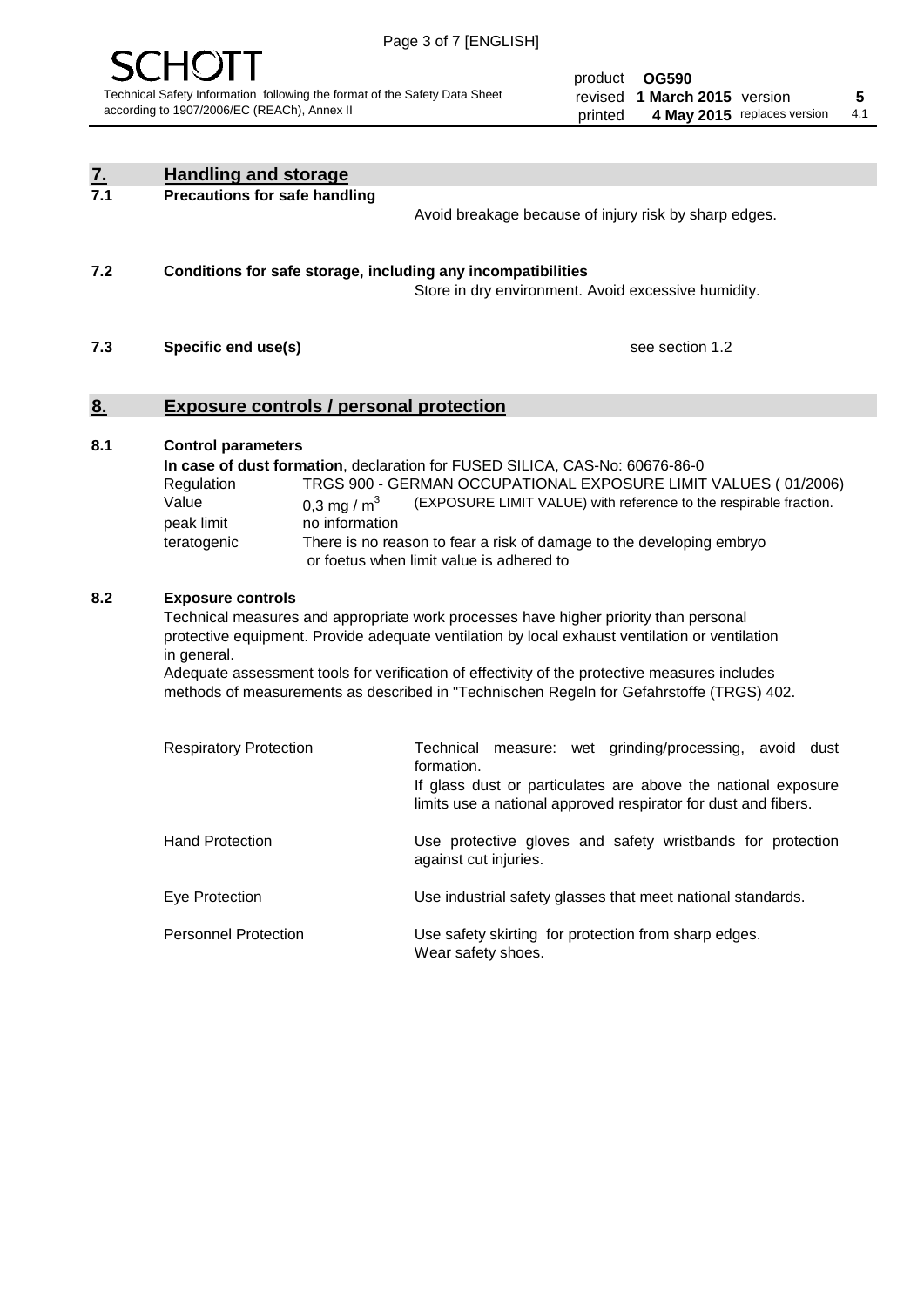#### **9. Physical and chemical properties**

#### **9.1 Information on basic physical and chemical properties**

|     | Appearance                            |                                                    |
|-----|---------------------------------------|----------------------------------------------------|
|     | <b>Physical state</b>                 | solid                                              |
|     | <b>Colour</b>                         | transparent or coloured                            |
|     | <b>Odour</b>                          | odourless                                          |
|     | pH-value                              | not applicable                                     |
|     | Boilling point/boilling range         | not applicable                                     |
|     | Melting point/melting range           | 506 °C                                             |
|     |                                       | Transformation temperature according to ISO 7884-8 |
|     | <b>Flashpoint</b>                     | not combustible                                    |
|     | <b>Combustibility</b>                 | not combustible                                    |
|     | Ignition temperature                  | none                                               |
|     | <b>Auto flammability</b>              | none                                               |
|     | Danger of explosion                   | none                                               |
|     | <b>Explosive limits upper / lower</b> | none                                               |
|     | <b>Oxidizing characteristics</b>      | none                                               |
|     | Vapour pressure                       | not applicable                                     |
|     | Density (20 °C)                       | $2,56$ g/ccm                                       |
|     | <b>Water solubility</b>               | not applicable                                     |
|     | <b>Fat solubility</b>                 | not applicable                                     |
|     | n-octanol-water partition coefficient | not applicable                                     |
|     | <b>Other information</b>              | none                                               |
| 9.2 | <b>Other information</b>              | none                                               |

## **10. Stability and Reactivity**

#### **10.1 Reactivity**

Glass is a stable material. Glass is inert to many chemicals, but may react to hot, strong alkaline solutions and with hydrofluoric, fluorosilicic and phosphoric acids. When heated to temperatures above the melting point, metal oxide fumes may be emitted.

Glass is an amorphous, inorganic, usually transparent or translucent substance consisting of a mixture of silicates or sometimes borates or phosphates as glass formers. With additions of modifiers a melt is produced at high temperatures, that cools to a solid state without crystallization.

#### **10.2 Chemical stability**

Glass is stable at normal environmental conditions.

**10.3 Possibility of hazardous reactions** 

No hazardous reactions at intended use.

| 10.4 | <b>Conditions to avoid</b>              | see section 10.1 |
|------|-----------------------------------------|------------------|
| 10.5 | Incompatible materials                  | see section 10.1 |
| 10.6 | <b>Hazardous decomposition products</b> | see section 10.1 |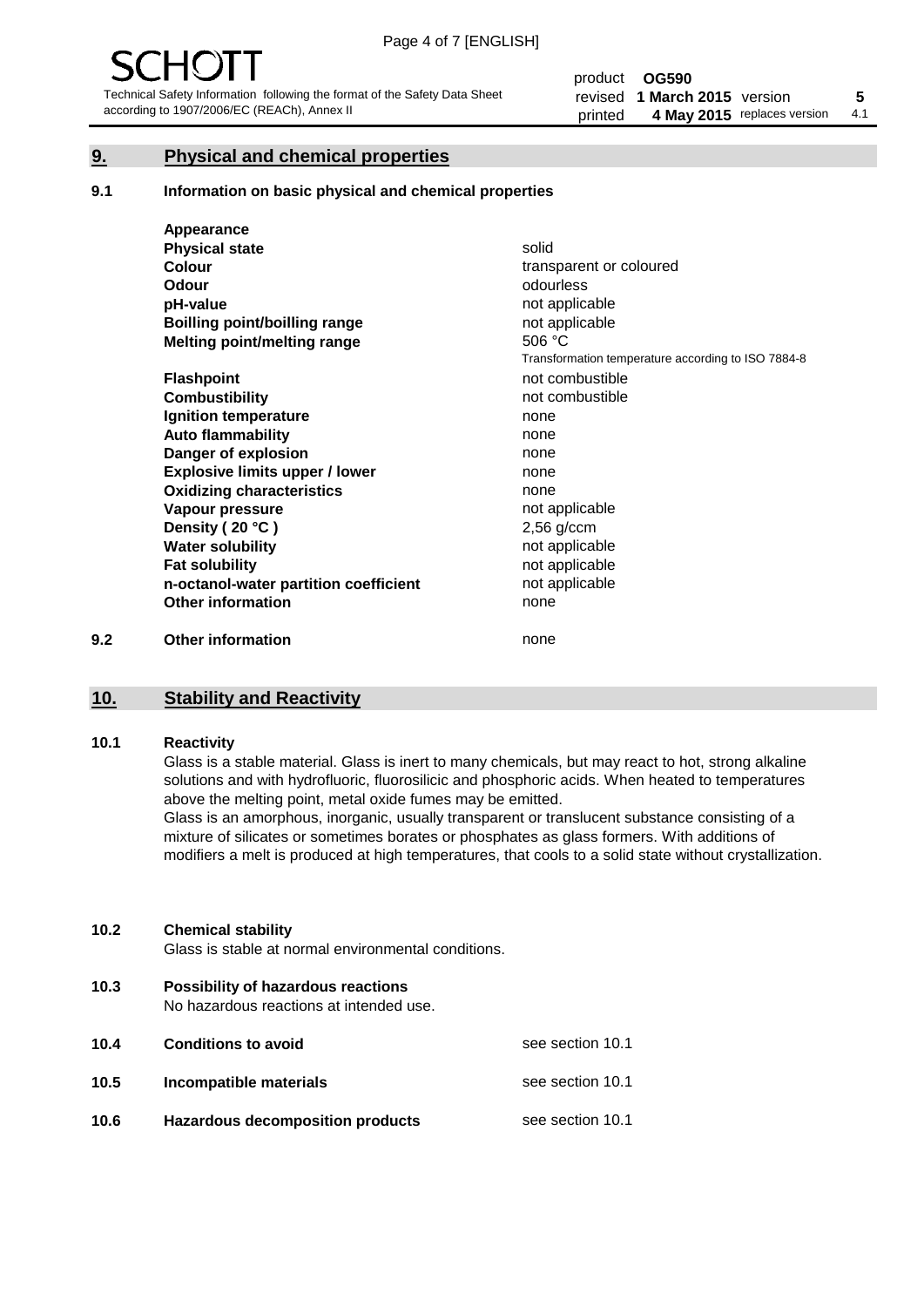

#### **11. Toxicological information**

**11.1 Information on toxicological effects** Toxicological data are not available.

### **12. Ecological information**

- **12.1 Toxicity**
- **12.2 Persistence and degradability**
- **12.3 Bioaccumulative potential**
- **12.4 Mobility in soil**
- **12.5 Results of PBT and vPvB assessment**
- **12.6 Other adverse effects**

#### **13. Disposal considerations**

**13.1 Waste treatment methods**

Disposal according to local regulations

unknown unknown unknown unknown

unknown unknown

| <u>14.</u> | <b>Transport information</b>                                            |                     |
|------------|-------------------------------------------------------------------------|---------------------|
| 14.1       | <b>UN Number</b>                                                        | no requirements     |
| 14.2       | <b>UN Proper Shipping Name</b>                                          | no requirements     |
| 14.3       | <b>Transport hazard class(es)</b>                                       | no requirements     |
| 14.4       | Packing group                                                           | no requirements     |
| 14.5       | <b>Environmental hazards</b>                                            | no requirements     |
| 14.6       | Special precautions for user                                            | see sections 6 to 8 |
| 14.7       | Transport in bulk according to Annex II of MARPOL73/78 and the IBC Code |                     |
|            |                                                                         | no requirements     |

#### **15. Regulatory information**

#### **15.1 Safety, health and environmental regulations/legislation specific for the substance or mixture**

**REACH** Under REACH glass is classified as a "Substance". According to Appendix V Number 11 of the REACh regulation glass is exempted from registration if specified conditions are met. SCHOTT AG, Advanced Optics has examined this conditions for its products. This glass is not subject to registration.

**RoHS** This glass does not contain - according to our knowledge - materials in concentrations, whose placing on the market is forbidden in accordance to the current requirements of the European Directive 2011/65/EU. This glass contains cadmium to achieve it's particular characteristics. It is compliant to the RoHS due to the exemptions specified in the annex of the RoHS.

**United Nations Globally Harmonized System (UN-GHS) related to safety information.**

This information considers also the requirements of the UN-GHS related to safety information.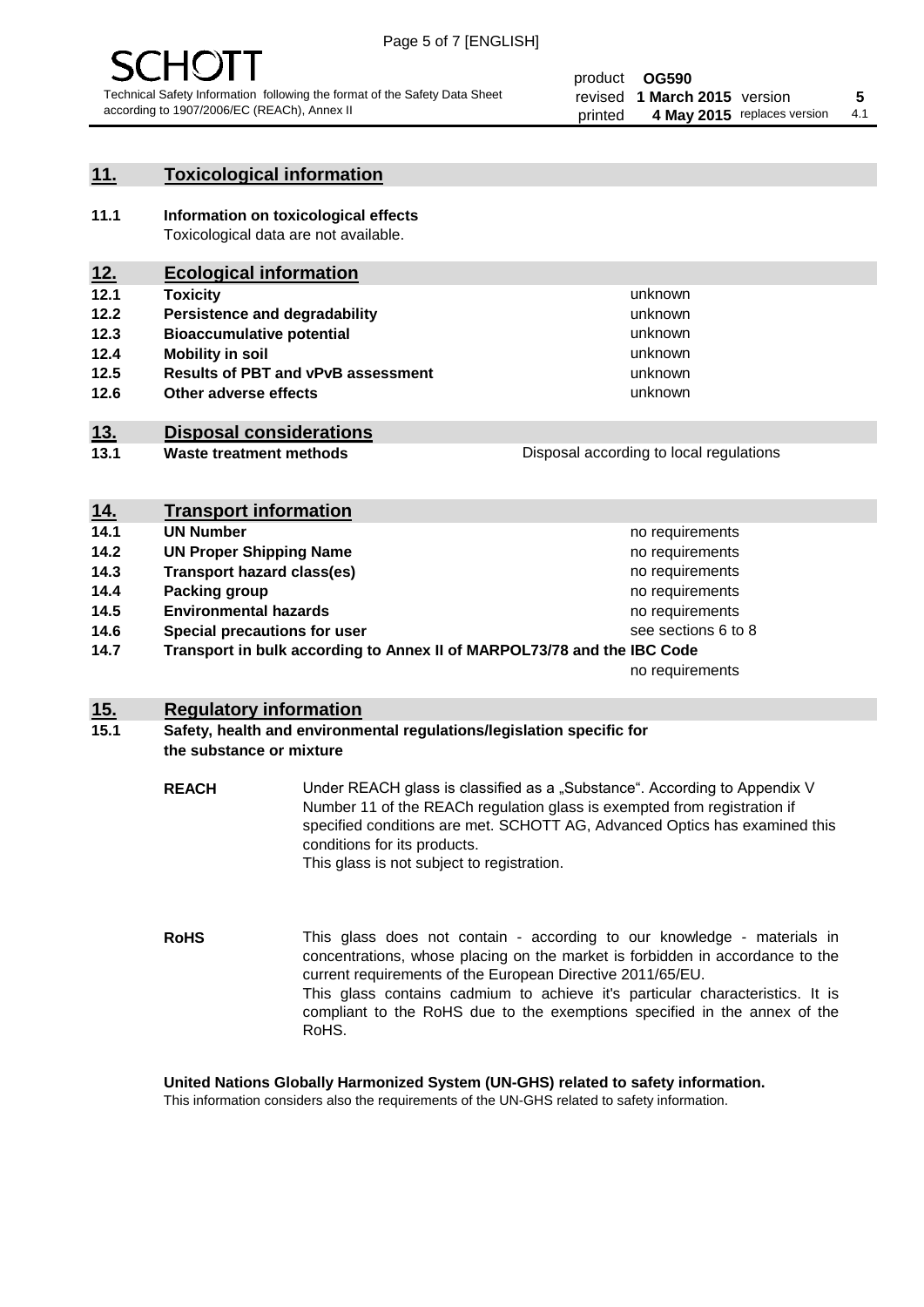# - JF

Technical Safety Information following the format of the Safety Data Sheet according to 1907/2006/EC (REACh), Annex II

#### product **OG590** revised **5 1 March 2015** version printed 4 May 2015 replaces version 4.1

#### **15.2 Chemical Safety Assessment**

A Chemical Safety Assessment has not been carried out.

#### **16. Other information**

#### **16.1 Composition of mixture according to raw materials, based on the oxides.**

| chemical        |               | proportion    | <b>SVHC (REACH)</b> | Reg.  | <b>OSHA</b>                                             | <b>ACGIH</b>                                  | Carc. |
|-----------------|---------------|---------------|---------------------|-------|---------------------------------------------------------|-----------------------------------------------|-------|
| name            | <b>CAS-No</b> | of weigth (%) | (Y/N)               | (Y/N) | <b>PEL</b>                                              | <b>TLV</b>                                    | (Y/N) |
| Boron Oxide     | 1303-86-2     | < 1           | Yes                 | Yes   | $15 \text{ mg/m}^3$                                     | $10 \text{ mg/m}^3$                           | No    |
| Calcium Oxide   | 1305-78-8     | < 1           | No                  | Yes   | $5 \text{ mg/m}^3$                                      | $2 \text{ mg/m}^3$                            | No    |
| Cadmium Oxide   | 1306-19-0     | $1 - 10$      | Yes                 | Yes   |                                                         | $0.2 \text{ mg/m}^3$ 0.01 mg/m <sup>3</sup>   | Yes   |
| Potassium Oxide | 12136-45-7    | $1 - 10$      | No                  | No    | N/A                                                     | N/A                                           | No    |
| Sodium Oxide    | 1313-59-3     | $10 - 20$     | No                  | No.   | N/A                                                     | N/A                                           | No    |
| Sulfur          | 7704-34-9     | < 1           | No                  | Yes   | N/A                                                     | N/A                                           | No    |
| Selenium        | 7782-49-2     | < 1           | No                  | Yes   | $0.2 \,\mathrm{mg/m^3}$                                 |                                               | No    |
| Silica          | 14808-60-7    | $70 - 80$     | No.                 | Yes   |                                                         | 0.1 mg/m <sup>3</sup> 0.025 mg/m <sup>3</sup> | No    |
| Zinc Oxide      | 1314-13-2     | $10 - 20$     | No                  | Yes   | 5 mg/m <sup>3</sup> (fume) 2 mg/m <sup>3</sup> (R dust) |                                               | No    |

**The classification and limiting values are valid for the raw materials, see section 3. Glass is not a substance of very high concern (SVHC).**

#### **Explanations to the data in the table**

| SVHC(REACH)        | The raw material is listed in the candidate list of the substances of very high<br>concern                                                                 |
|--------------------|------------------------------------------------------------------------------------------------------------------------------------------------------------|
| Reg.               | Regulated chemical substance per list OSHA Regulations (Standards - 29 CFR)<br>Subpart 1910.1000 Tables Z1 to Z3 Limits for Air Contaminants               |
| OSHA / PEL         | Permissible exposure limit – for chemical materials, issued by the OSHA                                                                                    |
| <b>ACGIH / TLV</b> | Threshold limit value - chemical substances classification by the ACGIH                                                                                    |
| <b>OSHA</b>        | Occupational Safety and Health Administration, an organization of the US.<br>Department of Labor (www.osha.gov).                                           |
| ACGIH              | American Conference of Governmental Industrial Hygienists (ACGIH), an<br>member-based organization that advances occupational and environmental<br>health. |
| Carc.              | Chemical substance classified as carcinogen                                                                                                                |